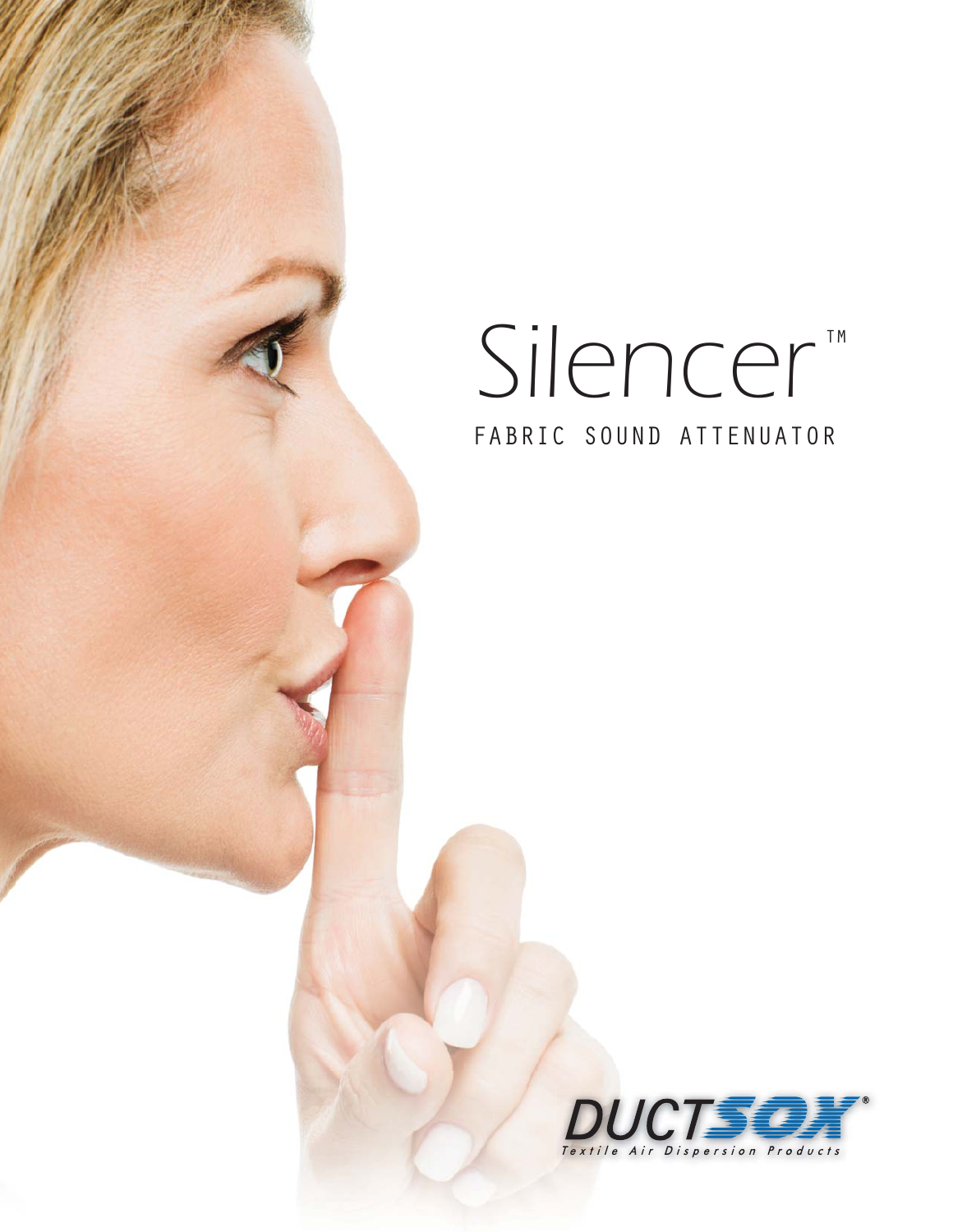## Noise Control Using DuctSox Technology

DuctSox continues to be the leader and innovator in the fabric ductwork/diffuser industry. The Silencer<sup>™</sup> is a Fabric Sound Attenuator that was developed to address one factor for fabric duct—noise from the air handling unit. Textile air dispersion systems can be designed to be quiet, but noise entering the system from air handling units, volume control dampers, or fan-powered boxes can create an uncomfortably noisy environment.

DuctSox's latest innovation is the first of its kind silencer made out of fabric! The concept utilizes several other innovations, such as our patented SkeleCore Technology for structure. The Silencer can be used in place of a metal silencer or acoustically-lined ducting to absorb or prevent incoming noise from reaching the occupied space.

Many applications leave little, or no, mechanical space to place sound attenuators. The Silencer is installed in the occupied space, offering an aesthetically pleasing appearance that can be customized to match your DuctSox System's fabric type and color.

Depending on noise absorption required, the Silencer is available with or without an internal bullet and available in diameters 12" to 30".

## APPLICATIONS

Retail **Libraries** Office Space Education Lecture Halls Auditoriums **Churches** Yoga Studios Testing Facilities and more





#### Available Diameters



#### Fabrics

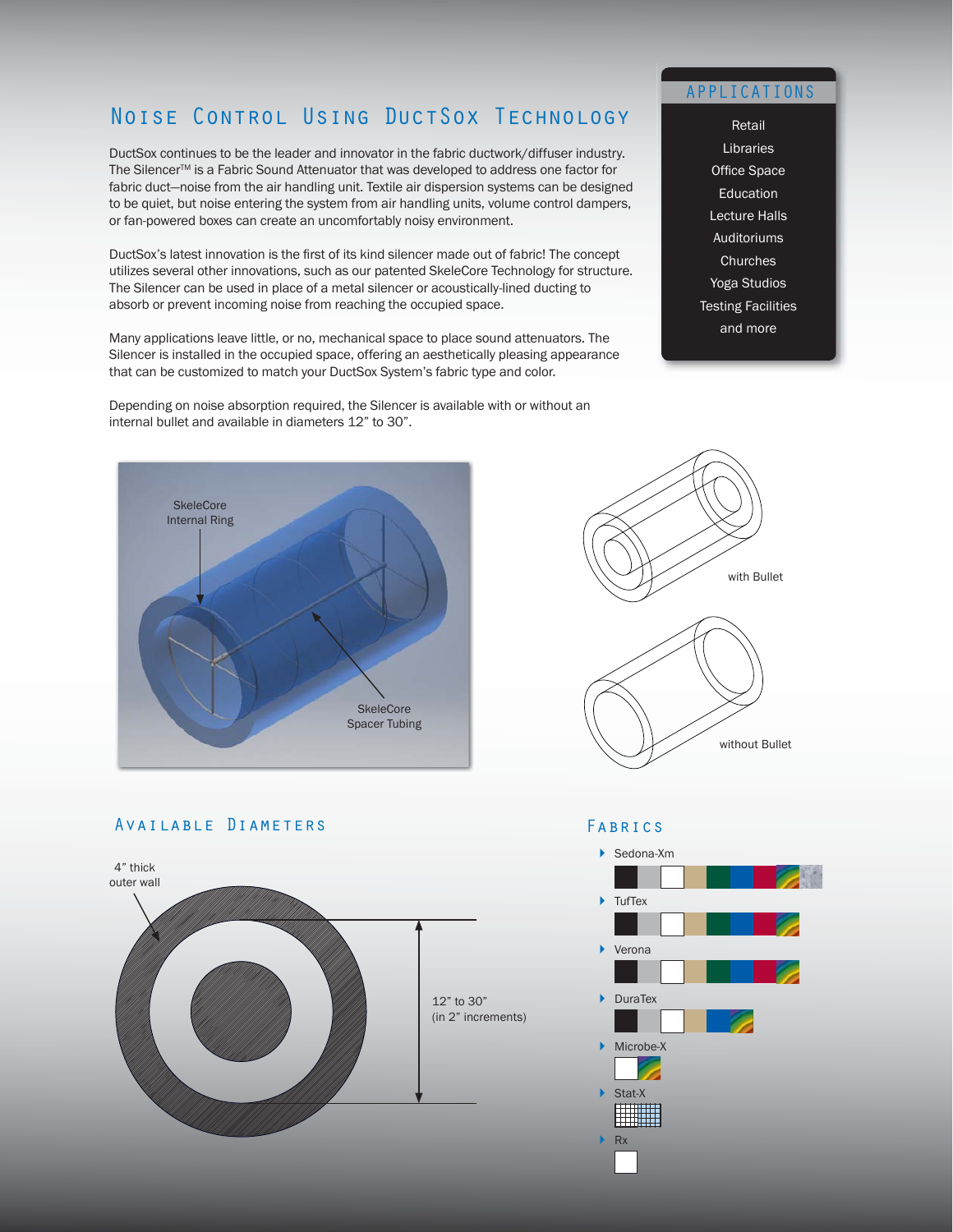

Jerry G. Lilly, P.E., President, FASA JGL Acoustics, Inc, Member INCE, ASTM, NCAC

## General Information

| Inlet Diameter: | $12"$ to 30"                                 |
|-----------------|----------------------------------------------|
| Wall thickness: | 4"                                           |
| Length:         | Varies based on diameter                     |
| Weight (lbs):   | Varies based on diameter                     |
| Materials:      | UL-Classified DuctSox fabric, rock wool, and |
|                 | specialized fabric interior                  |

Material meets the flame and smoke development of NFPA 90 of  $\le$  than 25 flame and  $\le$  50 smoke development when tested in accordance with ASTM E84.

The laboratory method used in conducting sound testing in accordance with ASTM Standard E477-2013 (standard test method for laboratory measurements of acoustical and airflow performance of duct liner materials and pre-fabricated silencers). Sound pressure level data was obtained using a Brüel and Kjaer Pulse Analyzer.

## Green Considerations

May contribute to LEED points as described in *LEED v4 Reference Guide for Buildings and Construction.*

- Indoor Environmental Quality Prerequisite Minimum Acoustic Performance Applicable to: **Schools**
- Indoor Environmental Quality Credit Acoustic Performance Applicable to: New Construction (1 point) Schools (1 point) Data Centers (1 point) Warehouses and Distribution Centers (1 point) Hospitality (1 point) Healthcare (1–2 points)